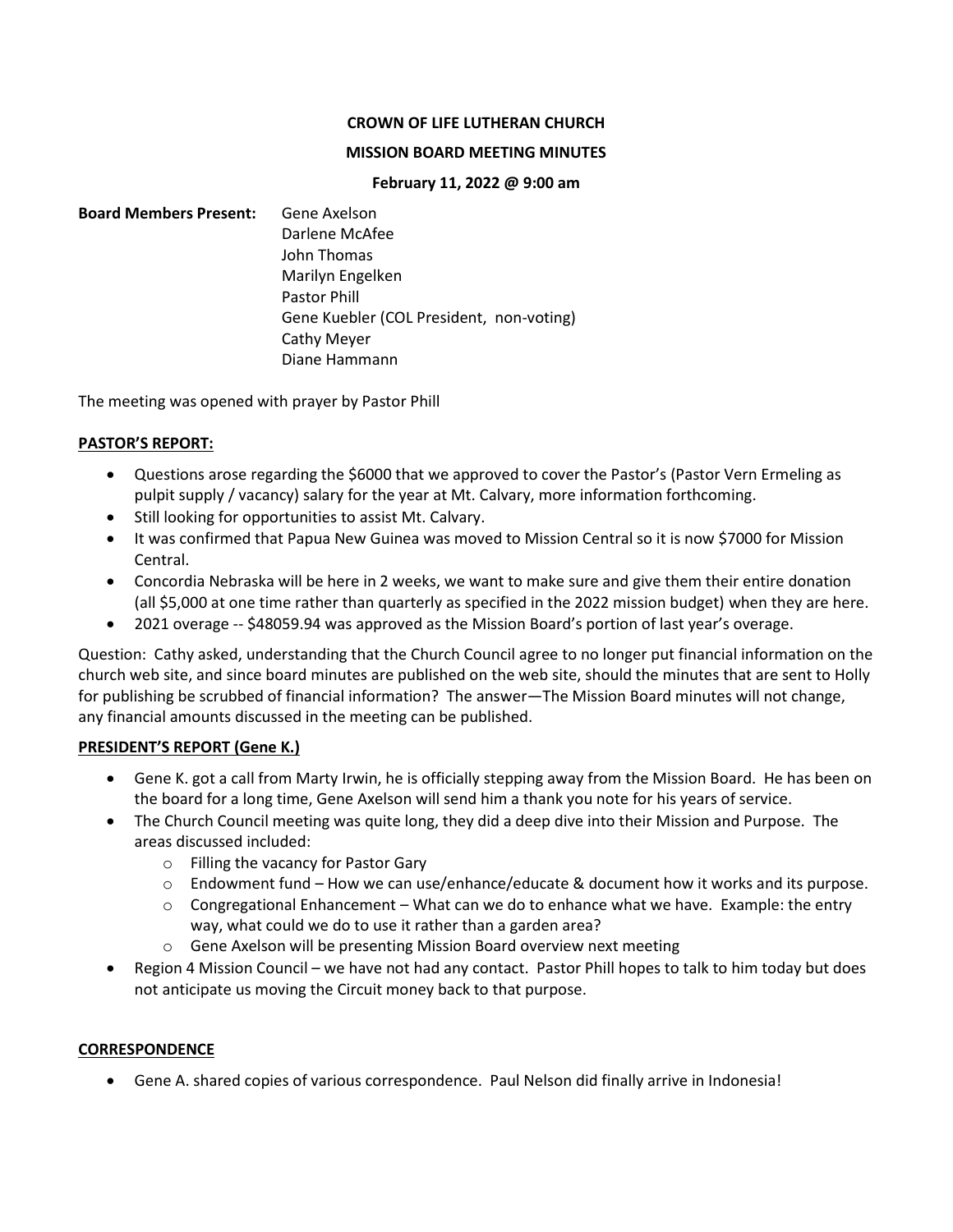## **FINANCIAL / BUDGET REPORT**

**Motion:** It was moved, seconded and approved to send \$10,000 to Mission Central for Pastor Nelson & Pastor McMiller (\$2,500 quarterly). Although we agreed to do this in 2021, that can't cover the budget for a future year. This makes it official for 2022.

• Christ Care for Children – Kenya: Their model is sponsor based. If we give them money and get children assigned, but we don't interact with them, we are letting them down. If they don't have a 'general' budget then we don't have a good way forward. It was concluded that we don't seem to have any kind of relationship with them, we don't hear from them.

**Motion:** Gene A. moved that the \$5000 for Christ Care for Children – Kenya be moved to the unspecified budget. It was seconded and carried.

## **NEW BUSINESS**

• Colorado Fires (Rocky Mountain District) – According to the Regional office, no churches were burned but several LCMS members had their houses burned. Initial money was for immediate needs, now they are moving to longer-term needs. They have a Disaster Relief Fund that is being worked on a grant process.

**Motion:** Gene A. moved that we send \$5000 to the Rocky Mountain District that be used for their Disaster Relief Fund. It was seconded and approved. It will come from Mission Support Unspecified budget. Pastor Phill will write the letter to accompany the check.

### **OLD BUSINESS:**

• Mission statement, duties & responsibilities -- Diane Hammann asked about the specific sections of the [Manual] for Missions

13.1 – How are we supposed to determine the needs for new congregations to be developed in our geographical area.

13.2 – Are we actively doing the things described? ("Develop cooperative areas of activity within the larger community to share Christian concern.")

13.4 – When are we having seminars, Workshops, classes?("Seek to create an increased awareness in the congregation of the need for mission activity locally, nationally and worldwide through the use of seminars, workshops, retreats, classes, etc. Emphasize the Great Commission of our Lord (Matthew 28:19-20)."

**Proposal:** Next meeting let's go through our mission and responsibilities. (please see attached section from Tab 1 of the Congregation Organizational Manual)

• Concordia Seminary, St. Louis -- Diane also asked about supporting their recruitment like she brought up in the January meeting. Pastor asked Diane to investigate how recruitment is funded and present it at the next meeting.

**ACTION ITEM:** Diane to further investigate Concordia Seminary, St. Louis recruitment funding and present to the board.

• Correct email addresses? -- Cathy collected everyone's email addresses and will send them to all members for future use. [an email was sent to all members following the meeting.

Meeting was adjourned with the Lord's Prayer.

Recorded by Cathy Meyer